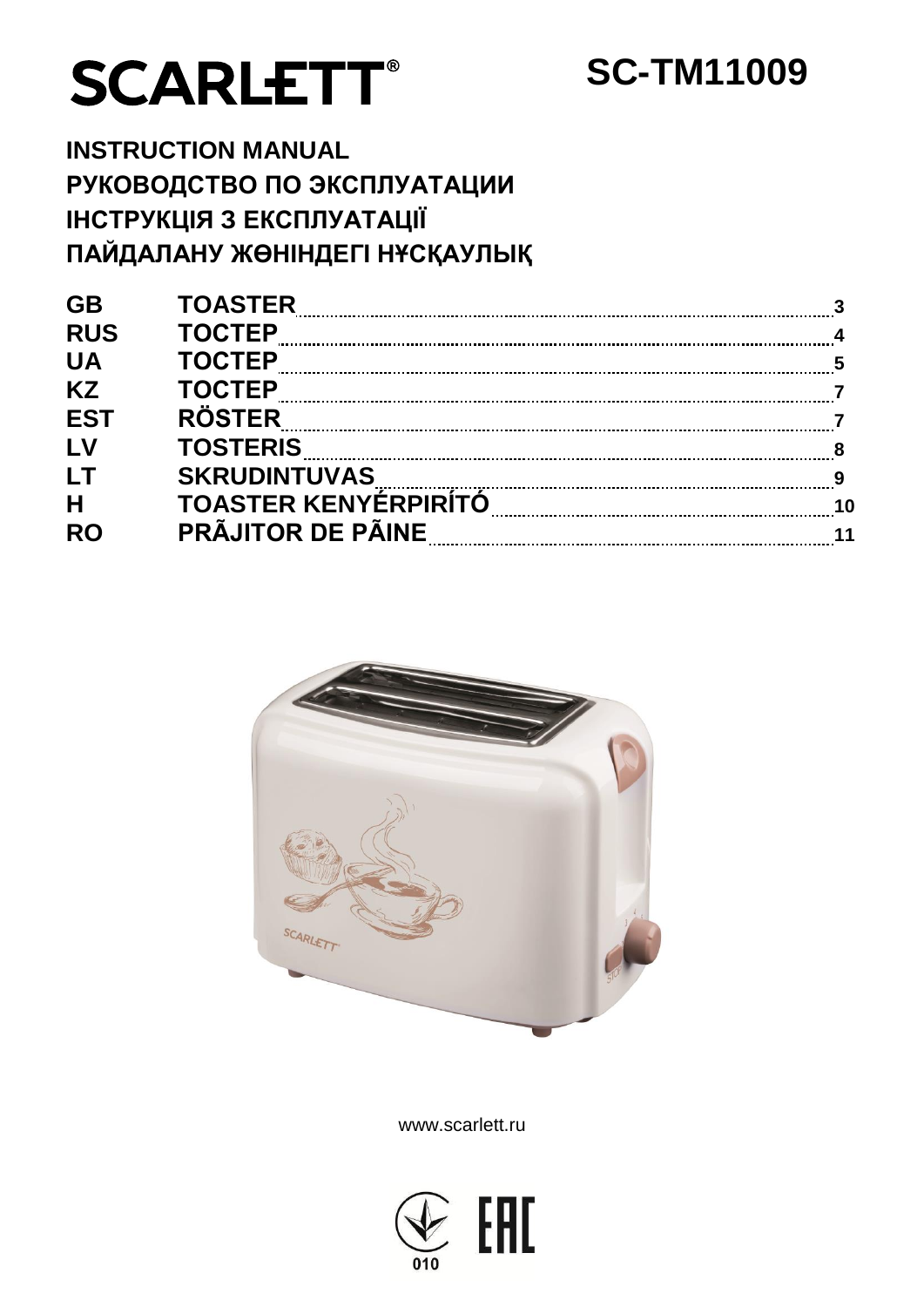- 1. Body
- 2. Slide-out crumb tray
- 3. Bread slot
- 4. Sliding lever
- 5. 7 settings timer
- 6. Cancel button

- 1. Корпус
- 2. Знiмний піддон для крихт
- 3. Отвори для тостів
- 4. Важіль загрузки тостів
- 5. 7 установок таймера
- 6. Кнопка скасування

#### **EST KIRJELDUS LV APRAKSTS**

- 1. Korpus
- 2. Eemaldatav purusahtel
- 3. Röstimisavad
- 4. Liuguri hoob
- 5. 7-positsiooniline taimer
- 6. Katkestusnupp

## **LT APRAŠYMAS H LEÍRÁS**

- 1. Korpusas
- 2. Ištraukiamas padėklas trupiniams
- 3. Angos skrebučiams
- 4. Skrebučių įkrovimo svirtis
- 5. 7-nių pozicijų laikmatis
- 6. Atšaukimo mygtukas

#### **RO DETALII PRODUS**

- 1. Corp
- 2. Tavă detașabilă pentru firimituri
- 3. Fante pentru feliile de pâine
- 4. Mâner elevator pentru transportarea
- 5. feliilor de pâine
- 6. Cronometru cu 7 poziții
- 7. Butonul de anulare

#### **GB DESCRIPTION RUS УСТРОЙСТВО ИЗДЕЛИЯ**

- 1. Корпус
- 2. Извлекаемый поддон для крошек
- 3. Отверстия для тостов
- 4. Рычаг загрузки тостов
- 5. 7-позиционный таймер
- 6. Кнопка отмены

## **UA ОПИС KZ СИПАТТАМА**

- 1. Корпус
- 2. Қиқымдарға арналған шығарып алынатын шағын ыдыс
- 3. Тосттарға арналған тесікше
- 4. Тосттарды салу иінтірегі
- 5. 7 деңгейлі таймер
- 6. Atšaukimo mygtukas

- 1. Korpuss
- 2. Izņemamā paplāte drupatām
- 3. Atvērums tostermaizīšu ievietošanai
- 4. Tostermaizīšu ievietošanas rokturis
- 5. 7-pozīciju taimeris
- 6. Atcelšanas poga

- 1. Készülékház
- 2. Kenyérmorzsának tervezett kivehető alátét
- 3. Szeletbefogadó rés
- 4. Szeletbefogadó kar
- 5. 7-helyzetes időmérő
- 6. Megszüntető gomb



| 220-240 V ~50 Hz<br>1.0 / 1.2 kg<br>750W | mm<br>173<br>143<br>245 |
|------------------------------------------|-------------------------|
|------------------------------------------|-------------------------|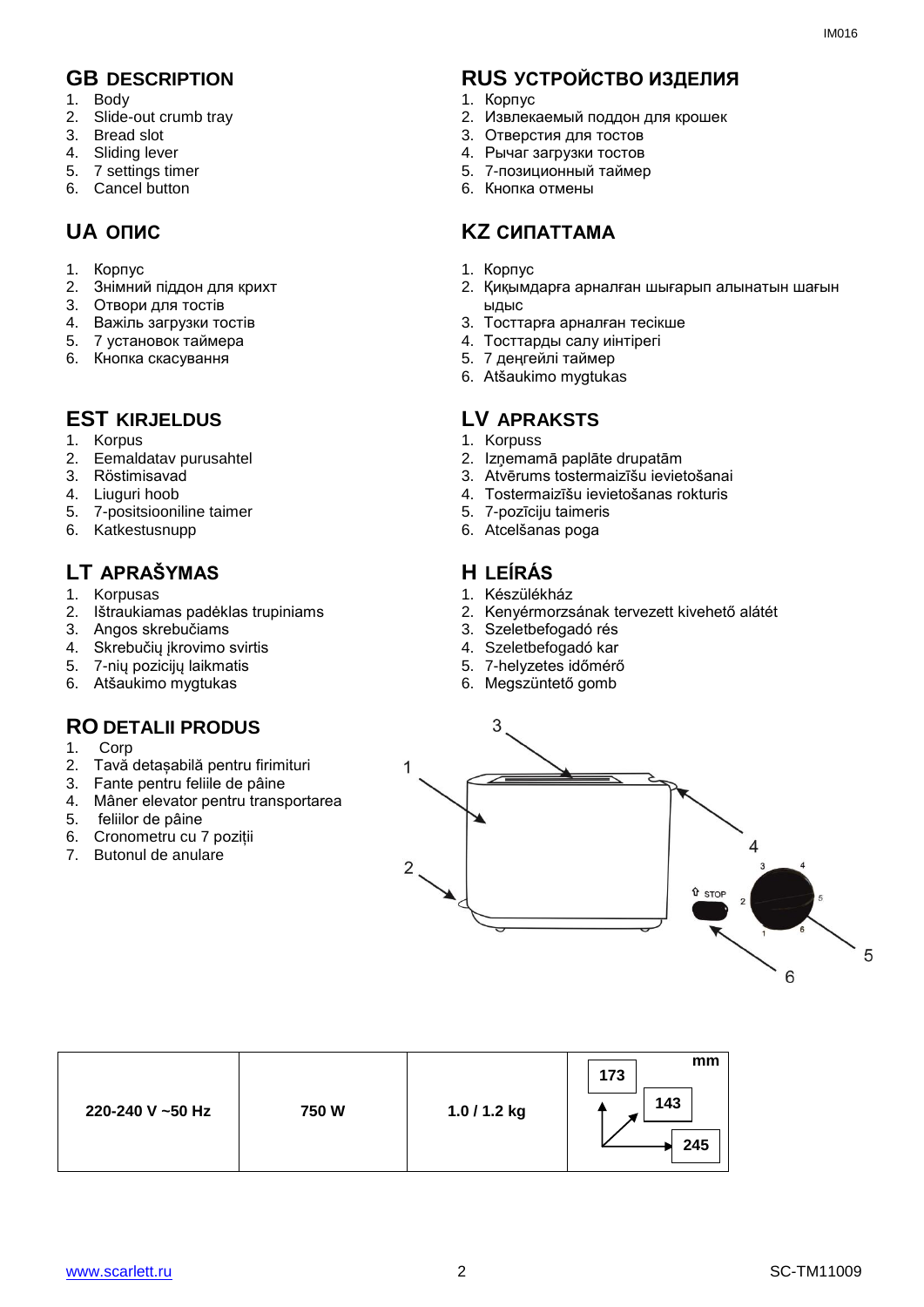#### **GB INSTRUCTION MANUAL IMPORTANT SAFEGARDS**

- Please read this instruction manual carefully before use and keep in a safe place for future reference.
- Incorrect operation and improper handling can lead to malfunction of the appliance and injuries to the user.
- Before connecting the appliance for the first time check that voltage indicated on the rating label corresponds to the mains voltage in your home.
- For home use only. Do not use for industrial purposes. Do not use the appliance for any other purposes than described in this instruction manual.
- Do not use outdoors.
- Always unplug the appliance from the power supply before cleaning and when not in use.
- To prevent risk of electric shock and fire, do not immerse the appliance in water or any other liquids. If it has happened DO NOT TOUCH the appliance, unplug it immediately and check in a service center.
- Do not take this product to a bathroom or use near water
- Do not place the appliance or its parts close to open flame, cooking or other heating appliances.
- This appliance is not intended for use by persons (including children) with reduced physical, sensory or mental capabilities, or lack of experience and knowledge, unless they have been given supervision or instruction concerning use of the appliances by a person responsible for their safety.
- Children should be supervised to ensure that they do not play with the appliance.
- Do not leave the appliance switched on when not in use.
- Do not use other attachments than those supplied.
- Do not operate after malfunction or cord damage.
- Do not attempt to repair, adjust or replace parts in the appliance. Check and repair the malfunctioning appliance in the nearest service center only.
- Keep the cord away from sharp edges and hot surfaces.
- Do not pull, twist, or wrap the power cord around the appliance.
- Do not move the appliance until it cools down completely.
- Never use sharp objects to take out sliced bread! When taking out sliced bread, be careful not to damage the heating wires.
- Do not touch any metal part of the outer surface of the appliance as it may heat to a very high temperature.
- Do not insert bread slices that are too thick or wrapped in aluminum foil to avoid electric shock or fire.
- ATTENTION*: TOO LONG TOASTING MAY CAUSE FIRE*.
- Do not cover the toaster during operation.
- Toasts may burn, therefore do not use the toaster close to inflammable materials, such as curtains.
- If the product has been exposed to temperatures below 0ºC for some time it should be kept at room temperature for at least 2 hours before turning it on.
- The manufacturer reserves the right to introduce minor changes into the product design without prior notice,

unless such changes influence significantly the product safety, performance, and functions.

- The appliance is not designed for use with external timer or separate remote control system.
- Production date mentioned on the unit and/or on the packing materials and documentations.

## **INSTRUCITIONS FOR USE**

BEFORE THE FIRST USE

- Before using the toaster for the first time clean your toaster (see Chapter "**CARE AND CLEANING**"). Operate the toaster at least two times without bread but on the highest setting. Ventilate the room during this period.
- As all new electric heating elements, your toaster may produce an unpleasant smell when it is first switched on. This is quite normal and not a cause for concern.

TOASTING

- Plug the toaster to the power supply and place 1 or 2 slices of bread into the bread slots of the appliance.
- Adjust the 7 setting timer to a desired level:
	- 1 minimum level;
	- 7 maximum level.
- Press down the sliding lever, the toaster will start running automatically.
- Bread slices will be ejected out and the appliance will shut down automatically when toasting is finished.
- Pull the sliding lever upright slightly to raise a small size toast out of the slot.

#### CANCEL BUTTON

 Toasting can be cancelled anytime during toasting by pressing the «stop» button.

#### CRUMB TRAY

 The crumb tray is intended for collecting the crumbs, which fall on the base of the toaster while toasting.

• Pull the crumb tray out, empty and place it back.

#### **CARE AND CLEANING**

- Ensure that the appliance is unplugged before cleaning.
- Let the unit cool down completely.
- Do not use abrasive detergents, any organic solvents or aggressive chemicals.

#### Clean off crumbs.

#### **STORAGE**

- Switch off and unplug the appliance; let it cool down completely.
- Complete all requirements of chapter CARE AND CLEANING.
- Reel on the power cord.
- Keep the appliance in a dry cool place.



The symbol on the unit, packing materials and/or documentations means used electrical and electronic units and battery's should not be toss in the garbage with ordinary household garbage. These units should be pass to special receiving point.

For additional information about actual system of the garbage collection address to the local authority.

www.scarlett.ru 3 SC-TM11009 Valid utilization will help to save valuable resources and avoid negative work on the public health and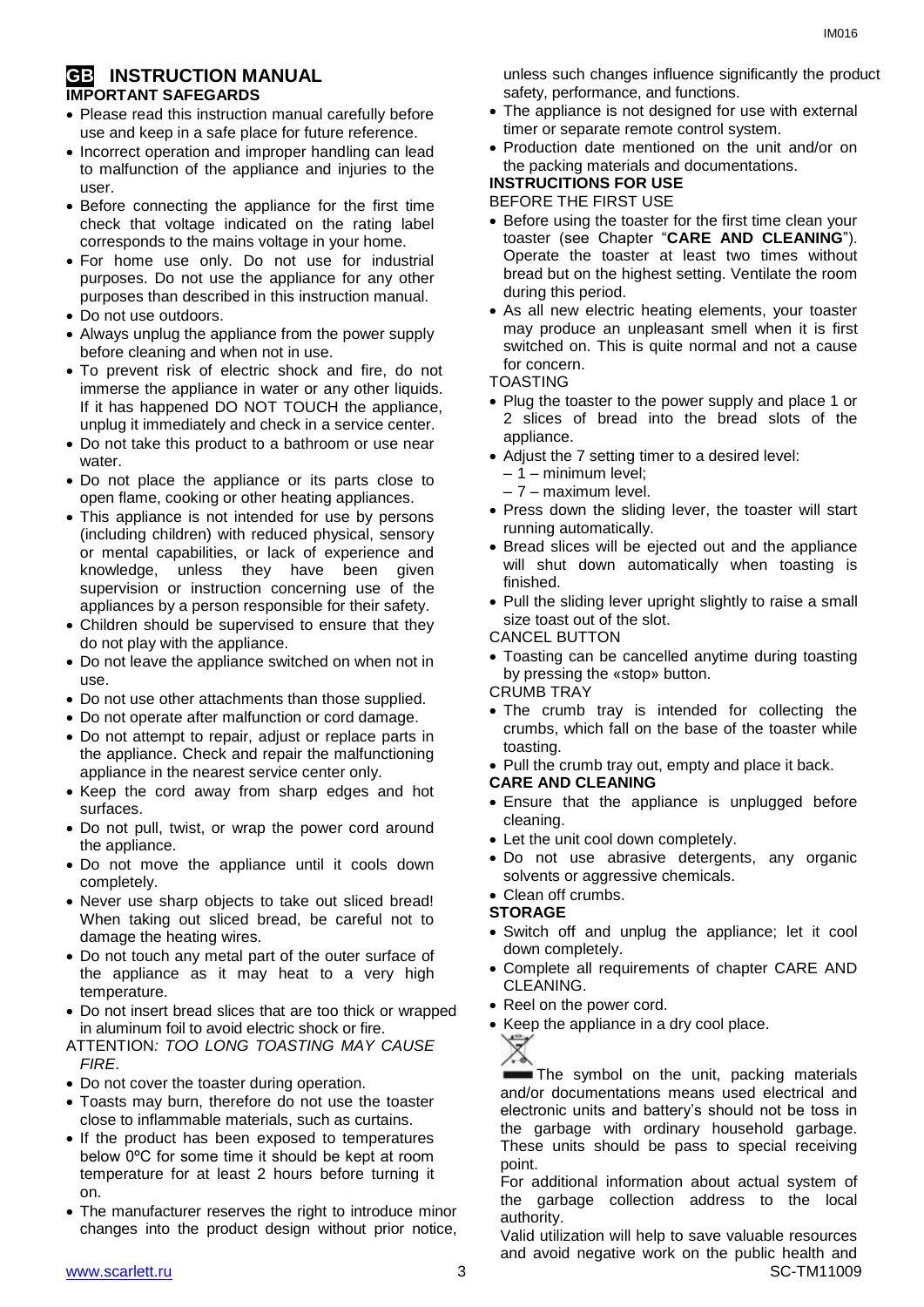#### **RUS РУКОВОДСТВО ПО ЭКСПЛУАТАЦИИ МЕРЫ БЕЗОПАСНОСТИ**

- Внимательно прочитайте Руководство по эксплуатации и сохраните его в качестве справочного материала.
- Неправильное обращение с прибором может привести к его поломке и причинить вред пользователю.
- Перед первоначальным включением проверьте, соответствуют ли технические характеристики, указанные на изделии, параметрам электросети.
- Использовать только в бытовых целях в соответствии с данным Руководством по эксплуатации. Прибор не предназначен для промышленного применения.
- Не использовать вне помешений.
- Всегда отключайте устройство от электросети перед очисткой, или если Вы не пользуетесь им.
- Во избежание поражения электрическим током и возгорания, не погружайте прибор в воду или другие жидкости. Если это произошло, НЕ БЕРИТЕСЬ за изделие, немедленно отключите его от электросети и обратитесь в Сервисный центр для проверки.
- Не пользуйтесь устройством в ванных комнатах и около воды.
- Не располагайте прибор вблизи источников тепла.
- Прибор не предназначен для использования лицами (включая детей) с пониженными физическими, чувственными или умственными способностями или при отсутствии у них опыта или знаний, если они не находятся под контролем или не проинструктированы об использовании прибора лицом, ответственным за их безопасность.
- Дети должны находиться под контролем для недопущения игры с прибором.
- Не оставляйте включенный прибор без присмотра.
- Не используйте принадлежности, не входящие в комплект поставки.
- При повреждении шнура питания его замену, во избежание опасности, должен производить изготовитель или уполномоченный им сервисный центр, или аналогичный квалифицированный персонал.
- Не пытайтесь самостоятельно ремонтировать устройство. При возникновении неполадок обращайтесь в ближайший Сервисный центр.
- Следите, чтобы шнур питания не касался острых кромок и горячих поверхностей.
- Не тяните за шнур питания, не перекручивайте и не наматывайте его вокруг корпуса устройства.
- Не перемещайте прибор, пока он полностью не остынет.
- Никогда не извлекайте продукты из тостера острыми предметами, это может повредить нагревательный элемент.
- Будьте осторожны: во время работы металлические части прибора сильно нагреваются.
- Во избежание короткого замыкания и возгорания не помещайте в тостер слишком толстые ломти и не заворачивайте их в фольгу.
- *ВНИМАНИЕ!* При слишком долгой обработке тосты могут воспламениться.
- Во избежание возгорания ни в коем случае ничем не накрывайте тостер во время работы.
- Хлеб может гореть, поэтому тостер не следует использовать вблизи или под воспламеняющимися материалами, например занавесками.
- Если изделие некоторое время находилось при температуре ниже 0ºC, перед включением его следует выдержать в комнатных условиях не менее 2 часов.
- Производитель оставляет за собой право без дополнительного уведомления вносить незначительные изменения в конструкцию изделия, кардинально не влияющие на его безопасность, работоспособность и функциональность.
- Прибор не предназначен для приведения в действие внешним таймером или отдельной системой дистанционного управления.
- Дата производства указана на изделии и/или на упаковке, а также в сопроводительной документации.

#### **РАБОТА ТОСТЕРА**

#### ПЕРЕД ПЕРВЫМ ИСПОЛЬЗОВАНИЕМ

- Перед первоначальным включением тостер следует тщательно очистить (см. раздел "**ОЧИСТКА И УХОД**"). Ничего не загружая в тостер, включите его, установив таймер в максимальное положение. Повторите процедуру еще раз. При этом следует проветривать помещение.
- При первоначальном включении новые нагревательные элементы могут испускать специфический запах и небольшое количество дыма. Это не является признаком неисправности.

ПРИГОТОВЛЕНИЕ ТОСТОВ

- Подключите прибор к электросети и загрузите подготовленные тосты в приёмные отверстия.
- Установите 7-позиционный таймер в одно из положений, учитывая, что:
	- 1 минимальный уровень;
	- 7 максимальный уровень.
- Опустите загрузочный рычаг, тостер автоматически включится.
- По окончании поджаривания тостер автоматически отключится и поднимет тосты. Загрузочный рычаг займет исходное положение.
- Для извлечения тостов небольшого размера аккуратно поднимите загрузочный рычаг.

ФУНКЦИЯ ОТМЕНЫ

- Поджаривание можно прекратить в любой момент, нажав кнопку «stop», при этом загрузочный рычаг поднимается.
- ПОДДОН ДЛЯ СБОРА КРОШЕК
- Ваш тостер оснащён выдвигающимся поддоном для сбора крошек.
- Выдвиньте поддон, удалите крошки, и установите поддон на место.

#### **ОЧИСТКА И УХОД**

- Перед очисткой убедитесь, что прибор отключен от электросети.
- Дайте тостеру полностью остыть.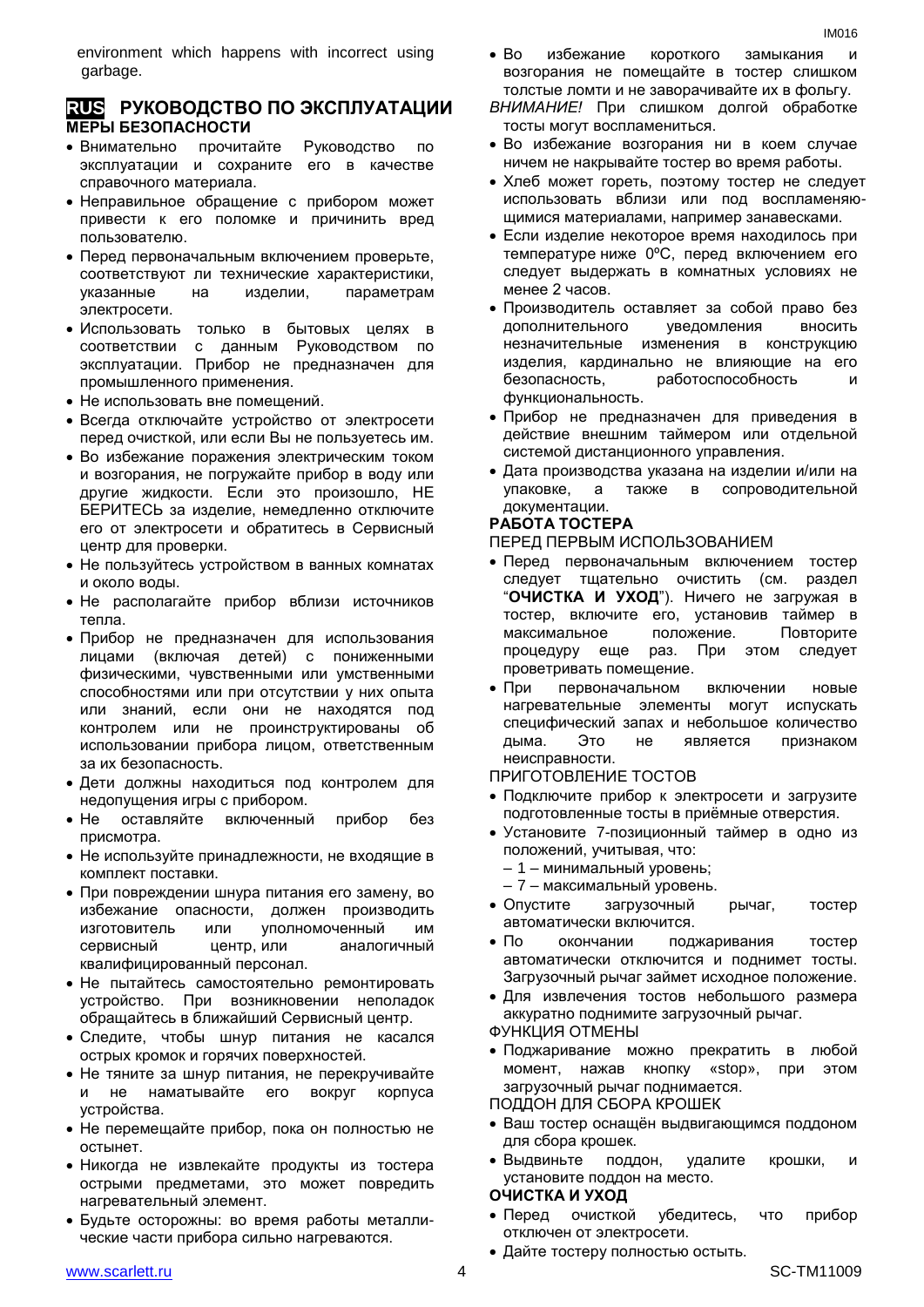- Протрите изделие снаружи мягкой влажной тканью.
- Не используйте для очистки абразивные средства. органические растворители И агрессивные жидкости.
- Очистите поддон от крошек.

#### **ХРАНЕНИЕ**

- Перед хранением убедитесь, что прибор отключен от электросети и полностью остыл.
- Выполните все требования раздела ОЧИСТКА И УХОД.
- Смотайте шнур питания.
- Храните прибор в сухом прохладном месте.  $\bullet$

Данный символ на изделии, упаковке и/или сопроводительной документации означает, что использованные электрические и электронные изделия и батарейки не должны выбрасываться вместе с обычными бытовыми отходами. Их следует сдавать в специализированные пункты приема.

Для получения дополнительной информации о существующих системах сбора ОТХОДОВ обратитесь к местным органам власти.

Правильная утилизация поможет сберечь ценные ресурсы и предотвратить возможное негативное влияние на здоровье людей и состояние окружающей среды, которое может результате неправильного ВОЗНИКНУТЬ  $\mathbf{B}$ обращения с отходами.

#### **UA IHCTPYKЦIЯ З ЕКСПЛУАТАЦІІ**

- Шановний покупець! Ми вдячні Вам за придбання продукції торговельної марки SCARLETT та довіру до нашої компанії. SCARLETT гарантує високу якість та надійну роботу своєї продукції за умови дотримання технічних вимог, вказаних в посібнику з експлуатації.
- $\bullet$  Термін служби виробу торгової марки SCARLETT у разі експлуатації продукції в межах побутових потреб та дотримання правил користування, наведених  $\mathbf{B}$ посібнику  $\mathbf{R}$ експлуатації, складає 2 (два) роки з дня виробу користувачеві. передачі Виробник увагу користувачів, звертає ЩО y разі дотримання цих умов, термін служби виробу може значно перевищити вказаний виробником строк.

#### ЗАХОДИ БЕЗПЕКИ

- Уважно прочитайте Інструкцію з експлуатації та зберігайте її як довідковий матеріал.
- $\bullet$  Невірне користування приладом може призвести до його поломки та завдати шкоди користувачу.
- Перед першим перевірте, вмиканням ЧИ відповідають технічні характеристики виробу, наліпці. параметрам позначені на електромережі.
- Використовувати тільки у побуті, відповідно експлуатації. Інструкції  $\mathbf{3}$ Прилад  $He$ призначений для виробничого використування.
- Не використовувати поза приміщеннями.
- Завжди вимикайте прилад з мережі перед також очищенням, a якщо він He використовується.
- Щоб запобігти враження електричним струмом та загоряння, не занурюйте прилад у воду чи інші рідини. Якщо це відбулося, **HE** ТОРКАЙТЕСЯ виробу, негайно вимкніть його з електромережі та зверніться до Сервісного центру для перевірки.
- Не користуйтеся приладом у ванних кімнатах та  $\bullet$ біля води.
- Не розташовуйте прилад біля джерел тепла.
- Прилад не призначений для використання особами (включаючи дітей) зі зниженими чуттєвими фізичними, або розумовими здібностями або у разі відсутності у них опиту або знань, якщо вони не знаходяться під або не проінструктовані про контролем використання приладу особою, що відповідає за їх безпеку.
- Не дозволяйте дітям гратися з приладом.
- Не залишайте ввімкнений прилад без нагляду.
- Не використовуйте приладдя, що не входить до комплекту поставки.
- Не використовуйте прилад з пошкодженим  $\bullet$ шнуром живлення.
- Не занурюйте прилад та шнур живлення у воду чи інші рідини. Якщо це відбулося, негайно відключите прилад з мережі та, перед тим, як користуватися їм далі, перевірте працездатність та безпеку приладу у кваліфікованих фахівців.
- намагайтеся  $\bullet$  He самостійно ремонтувати прилад. При виникненні неполадок звертайтесь до найближчого Сервісного центру.
- Стежте, щоб шнур живлення не торкався гострих крайок та гарячих поверхонь.
- Не тягніть за шнур живлення, не перекручуйте його та не намотувайте навколо корпусу приладу.
- Не переміщуйте прилад, поки він цілком не **ОСТИГНА**
- Ніколи не виймайте продукти з тостера гострими предмітами, це може ушкодити нагрівальний елемент.
- Обережно: під час роботи металеві частини приладу дуже нагріваються.
- $\bullet$  IIIoñ запобігти короткого замикання та загоряння, не смажте у тостері задуже товсті скибки та не загортайте їх у фольгу.
- УВАГА! Якщо тости задуже довго гріти, вони можуть зайнятися.
- Шоб запобігти загорання ніколи нічим не накривайте тостер під час роботи.
- Хліб може горіти, тому тостер не слід використовувати поблизу або під займистими матеріалами, наприклад фіранками.
- Якшо виріб деякий час знаходився при температурі нижче 0°С, перед увімкненням його слід витримати у кімнаті не менше 2 годин.
- Виробник залишає за собою право без додаткового повідомлення вносити незначні зміни до конструкції виробу, що кардинально не впливають на його безпеку, працездатність та функціональність.
- Прилад не призначений для приведення в дію зовнішнім таймером або окремою системою дистанційного управління.
- Дата виробництва вказана на виробі та/або на упаковці, а також у супровідній документації.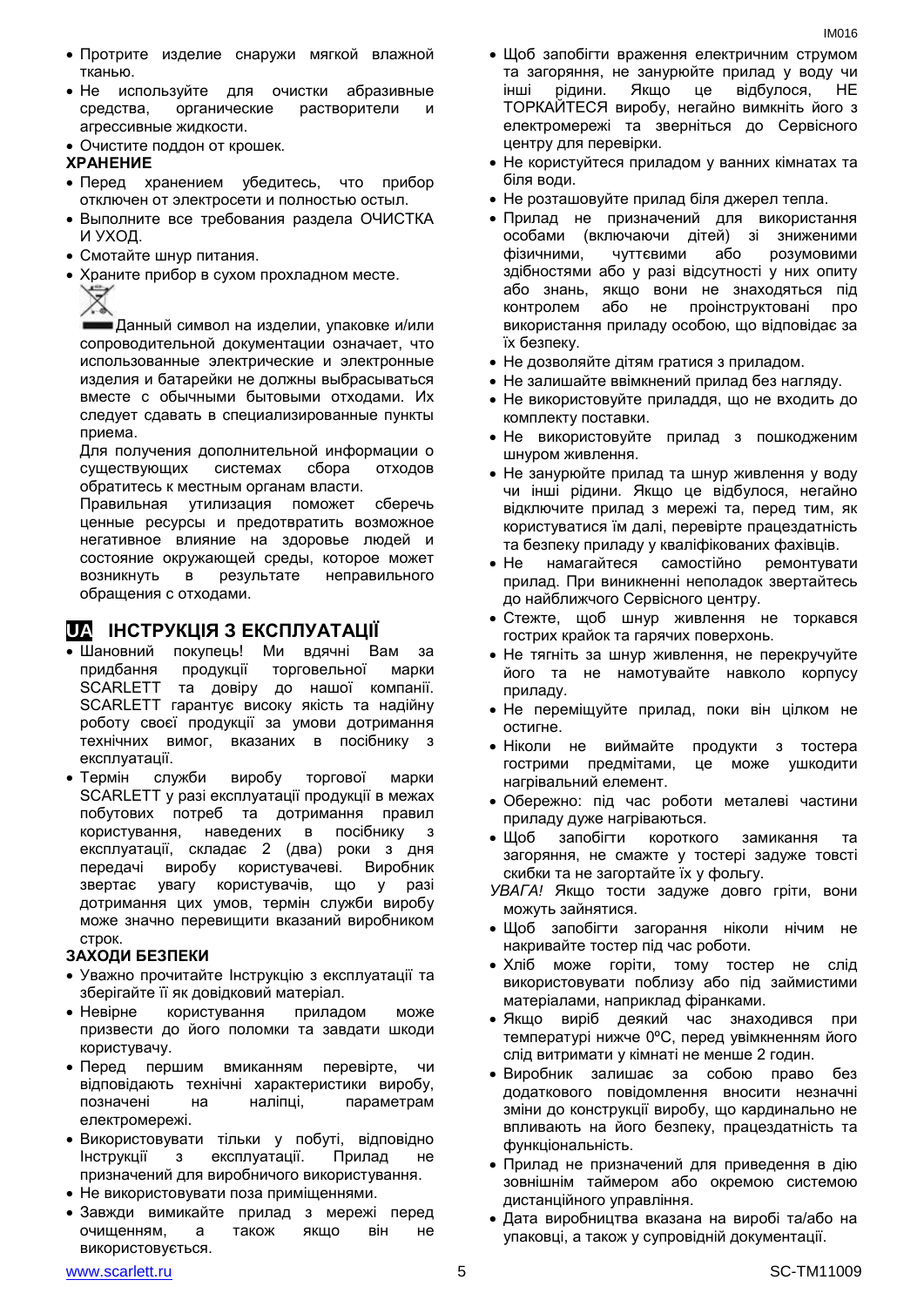Обладнання відповідає вимогам Технічного регламенту обмеження використання деяких небезпечних речовин в електричному та електронному обладнанні.

#### **ЕКСПЛУАТАЦІЯ ТОСТЕРА**

ПЕРЕД ПЕРШИМ ВИКОРИСТАННЯМ

- Перед першим вмиканням тостер необхідно ретельно вичистити (див. розділ "**ОЧИЩЕННЯ ТА ДОГЛЯД**"). Нічого не загружаючи у тостер, ввімкніть його, встановивши таймер у максимальну позицію. Повторіть процедуру ще раз. При цьому слід провітрювати приміщення.
- Під час першого вмикання нові нагрівальні елементи можуть специфічно запахнути та трохи задимітися. Це не є ознакою несправності. ПРИГОТУВАННЯ ТОСТІВ
- Підключите прилад до електромережі та загрузіть приготовлені тости у прийомні отвори.
- Встановіть таймер на одну з позицій, враховуючи, що:
	- 1 мінімальний рівень;
	- 7 максимальний рівень.
- Опустіть важіль загрузки тостів, тостер автоматично ввімкнется.
- Наприкінці підсмажування тостер автоматично вимкнеться та підійме тости. Важіль загрузки повернеться до початкового стану.
- Для виймання тостів невеликого розміру обережно підійміть важіль загрузки тостів. ФУНКЦІЯ СКАСУВАННЯ
- Підсмажування можна зупинити у будь-яку мить, натиснувши кнопку «stop», при цьому а важіль загрузки тостів підіймається.

ПІДДОН ДЛЯ ЗБИРАННЯ КРИХТ

- Ваш тостер обладнаний знімним піддоном для збирання крихт.
- Висуньте піддон, приберіть крихти та установите його на місце.

#### **ОЧИЩЕННЯ ТА ДОГЛЯД**

- Перед очищенням переконайтесь, що прилад вимкнений з електромережі.
- Нехай тостер цілком остигне.
- Не використовуйте для очищення абразивні речовини, органічні розчинники та агресивні рідини.
- Очистіть піддон від крихт.

#### **ЗБЕРЕЖЕННЯ**

- Перед збереженням переконайтеся, що прилад вимкнений з електромрежи та цілком охолонув.
- Виконайте усі вимоги розділу ОЧИЩЕННЯ ТА ДОГЛЯД.
- Змотайте шнур живлення.
- Зберігайте прилад у сухому прохолодному місці. ∀

Цей символ на виробі, упаковці та/або в супровідній документації означає, що електричні та електронні вироби, а також батарейки, що були використані, не повинні викидатися разом із звичайними побутовими відходами. Їх потрібно здавати до спеціалізованих пунктів прийому.

Для отримання додаткової інформації щодо існуючих систем збору відходів зверніться до місцевих органів влади.

Належна утилізація допоможе зберегти цінні ресурси та запобігти можливому негативному впливу на здоров'я людей і стан навколишнього

середовища, який може виникнути в результаті неправильного поводження з відходами.

#### **KZ ПАЙДАЛАНУ ЖӨНІНДЕГІ НҰСҚАУЛЫҚ**

- Курметті сатып алушы! SCARLETT сауда таңбасының өнімін сатып алғаныңыз үшін және біздің компанияға сенім артқаныңыз үшін Сізге алғыс айтамыз. Іске пайдалану нұсқаулығында суреттелген техникалық талаптар орындалған жағдайда, SCARLETT компаниясы өзінің өнімдерінің жоғары сапасы мен сенімді жұмысына кепілдік береді.
- SCARLETT сауда таңбасының бұйымын тұрмыстық мұқтаждар шеңберінде пайдаланған және іске пайдалану нұсқаулығында келтірілген пайдалану ережелерін ұстанған кезде, бұйымның қызмет мерзімі бұйым тұтынушыға табыс етілген күннен бастап 2 (екі) жылды құрайды. Аталған шарттар орындалған жағдайда, бұйымның қызмет мерзімі өндіруші көрсеткен мерзімнен айтарлықтай асуы мүмкін екеніне өндіруші тұтынушылардың назарын аударады.

#### **ҚАУІПСІЗДІК ШАРАЛАРЫ**

- Қолдану нұсқауын ықыласпен оқып шығыңыз және оны анықтамалық материал ретінде сақтап қойыңыз.
- Аспапты дұрыс пайдаланбаған жағдайда, оның бұзылыуна және өзіңізге зиян келтіруі мүмкін.
- Алғашқы қосудың алдында жапсырмадағы аспаптың техникалық сипаттамалары электр желісінде белгіленген параметрлерге сәйкес болғанын тексеріңіз.
- Осы Пайдалану нұсқауына сәйкес тек қана тұрмыстық мақсаттарда қолданылады. Құрал өнеркәсіптік қолдануға арналмаған.
- Бөлмелерден тыс қолданбаңыз.
- Тазалау алдында немесе пайдаланбаған уақытта аспапты электр желісінен үнемі ағытып отырыңыз.
- Электр тогының ұрынуы мен жануына тап болмау үшін, аспапты суға немесе басқа сұйықтықтарға түсірмеңіз. Егер ондай жағдай болса, оны электр жүйесінен дереу сөндіріп тастаңыз және қызмет көрсету орталығына тексертіңіз.
- Аспапты шомылғы бөлмелер мен су бар жерде пайдаланбаңыз.
- Аспапты жылы орындар маңына орналастырмаңыз.
- Дене, жүйке не болмаса ақыл-ой кемістігі бар, немесе осы құрылғыны қауіпсіз пайдалану үшін тәжірибесі мен білімі жеткіліксіз адамдардың (соның ішінде балалардың) қауіпсіздігі үшін жауап беретін адам қадағаламаса немесе құрылғыны пайдалану бойынша нұсқау бермесе, олардың бұл құрылғыны қолдануына болмайды.
- Құралмен ойнауға балаларға рұқсат бермеңіз.
- Қосылған аспапты бақылаусыз қалдырмаңыз.
- Жеткізу жинағына енгізілмеген керекжарақтарды қолданбаңыз.
- Қоректену баусымы зақымдалған құралды қолданбаңыз.
- Құрылғыны өз бетіңізше жөндеуге талпынбаңыз. Олқылықтар пайда болса жақын арадағы Сервис орталығына апарыңыз.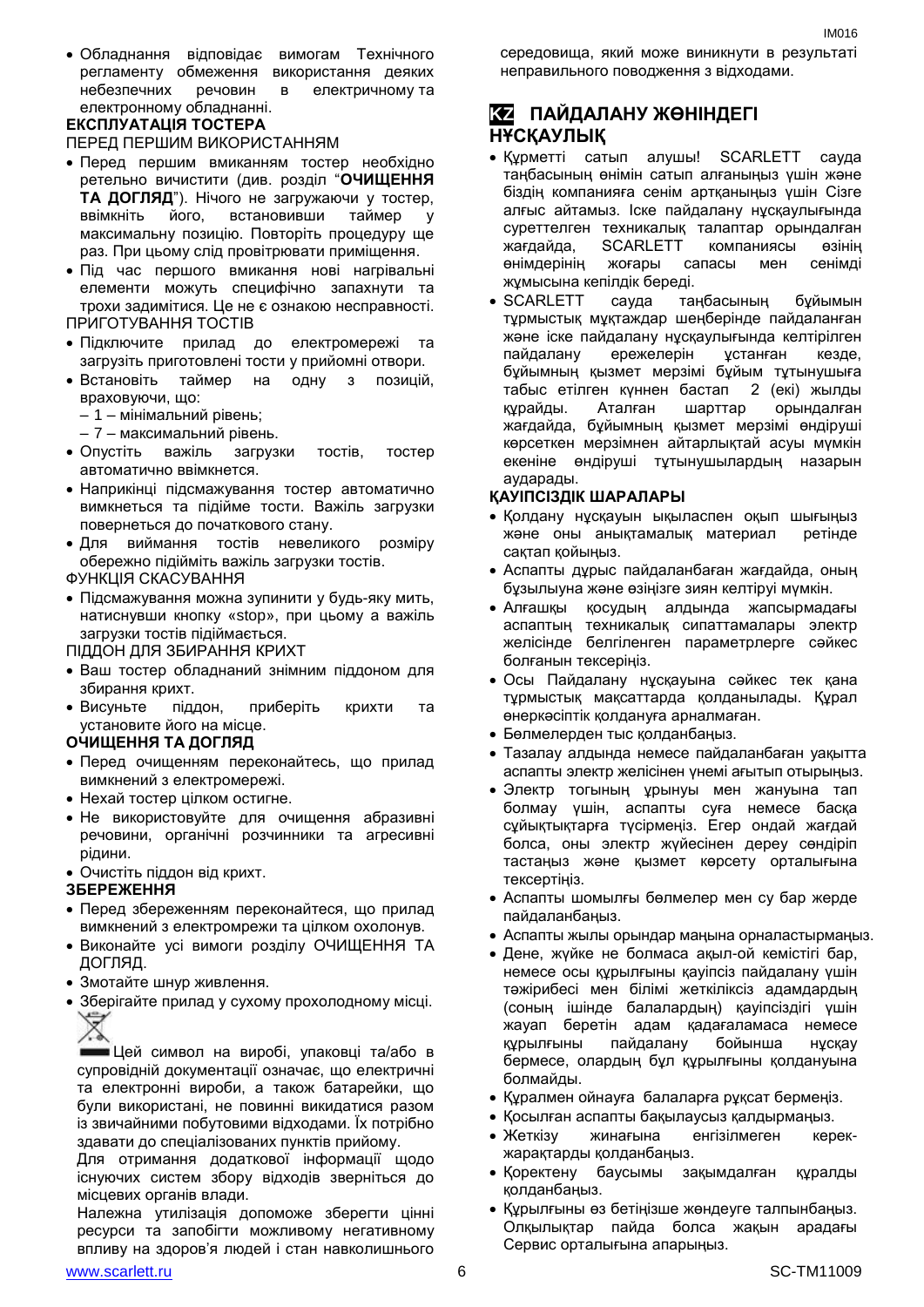- Қоректену баусымын тартпаңыз, орамаңыз және кез-келген затқа орамаңыз.
- Аспапты толық суытпай, орнынан жылжытпаңыз.
- Өнімдерді ешуақытта тостерден өткір құралдармен шығармаңыз, бұл жылытқыш элементтеріне зақым келтіреді.
- Сақ болыңыз: аспаптың металлдық бөлшектері жұмыс уақытында қатты қызиды.
- Қысқа тұйықталу мен тұтану жағдайын болдырмау үшін тостерге жуан тілімдерді салмаңыз және оларды фольгаға орамаңыз.

*НАЗАР!* Тосттарды тым ұзақ өңдеген жағдайда олар тұтанып кетуі мүмкін.

- Тұтыну жағдайын болдырмау үшін жұмыс істеп тұрған тостердің үстін еш нәрсемен жаппаңыз.
- Нан күйіп кетуі ықтимал, сондықтан тостерді жақыннан немесе тұтанатын материал, мәселен перде астында пайдалануға болмайды.
- Егер бұйым біршама уақыт 0ºC-тан төмен температурада тұрса, іске қосар алдында оны кем дегенде 2 сағат бөлме температурасында ұстау керек.
- Өндіруші бұйымның қауіпсіздігіне, жұмыс өнімділігі мен жұмыс мүмкіндіктеріне түбегейлі әсер етпейтін болмашы өзгерістерді оның құрылмасына қосымша ескертпестен енгізу құқығын өзінде қалдырады.
- Аспап сыртқы таймермен немесе қашықтан басқаратын бөлек жүйемен іске қосылуға арналмаған.
- Өндірілген күні өнімде және/немесе қорапта, сондай-ақ қосымша құжаттарда көрсетілген.

#### **ТОСТЕРДІҢ ЖҰМЫСЫ**

БІРІНШІ ПАЙДАЛАНУДЫҢ АЛДЫНДА

- Бірінші қосудың алдында тостерді тазалау қажет ("ТАЗАЛАУ ЖӘНЕ КҮТІМ" бөлімін қараңыз). Таймерді максималды деңгейіне орнатыңыз, тостерге еш нәрсе салмай, оны іске қосыңыз. Процедураны тағы бір рет қайталаңыз. Сонымен қатар бөлмені желдету қажет.
- Аспапты іске бірінші рет қосқан кезде жаңа жылытқыш элементтері ерекше иіс және аз мөлшерде түтін шығаруы мүмкін. Бұл зақымдалудың белгісі емес.

ТОСТАРДЫ ДАЙЫНДАУ

- Аспапты электр жүйесіне қосыңыз да дайын тосттарды қабылдау тесікшесіне салыңыз.
- 7-деңгейлі таймерді бір қалыпқа орнатқанда.
	- 1 ең аз деңгейі;
	- 7 максималды деңгейін есте сақтағаныңыз жөн.
- Тиегіш иінтірегін іске қосыңыз, тостер автоматты түрде.
- Кептіру жұмысы аяқталғада тостер автоматты түрде сөнеді де тосттары көтеріп шығарады. Тиегіш иінтірегі өз қалпына қайта келеді.
- Шағын тостарды алып шығу үшін тиегіш иінтірегін көтеріңіз.

БОЛДЫРМАУ ФУНЦИЯСЫ

• Кептіруді кез-келген жағдайда «stop». батырмасын басып тоқтатуға болады, сонда лайықты жарық индикаторы сөніп, тиегіш иінтірегі көтеріледі.

ҚИҚЫМДАРДЫ ЖИНАУҒА АРНАЛҒАН ШАҒЫН ЫДЫС

IM016

- Сіздің тостеріңіз қиқымдарға арналған шығарып алынатын шағын ыдыспен жабдықталған.
- Шағын ыдысты қиқымдардан тазалап, орнына қайта орнатыңыз.

#### **ТАЗАЛАУ ЖӘНЕ КҮТІМ**

- Тазалаудың алдында құралдың электр жүйесінен сөндірілгенін анықтаңыз.
- Тостерді толық суытқаныңыз жөн.
- Тазалау кезде абразивті құралдар, органикалық ерітінділер және агрессиялық сұйықтықтарды қолданбаңыз.
- Шағын ыдысты қиқымдардан үнемі тазалап отырыңыз.

#### **САҚТАУ**

- Сақтаудың алдында аспап электр жүйесінен ағытылып, оның толық суығанын анықтаңыз.
- ТАЗАЛАУ ЖӘНЕ КҮТІМ бөлімдерінің барлық талаптарын орындаңыз.
- Қоректену бауын ораңыз тастаңыз.
- Аспапты құрғақ әрі салқын жерде сақтаңыз.



Өнімдегі, қораптағы және/немесе қосымша құжаттағы осындай белгі қолданылған электрлік және электрондық бұйымдар мен батарейкалар кәдімгі тұрмыстық қалдықтармен бірге шығарылмауы керек дегенді білдіреді. Оларды арнайы қабылдау бөлімшелеріне өткізу қажет.

Қалдықтарды жинау жүйелері туралы қосымша мәліметтер алу үшін жергілікті басқару органдарына хабарласыңыз.

Қалдықтарды дұрыс кәдеге жарату бағалы ресурстарды сақтауға және қалдықтарды дұрыс шығармау салдарынан адамның денсаулығына және қоршаған ортаға келетін теріс әсерлердің алдын алуға көмектеседі.

#### **EST KASUTAMISJUHEND OHUTUSNÕUANDED**

- Lugege käesolev kasutusjuhend tähelepanelikult läbi ja hoidke see tuleviku tarbeks alles.
- Väär kasutamine võib põhjustada seadme riket, materiaalset kahju, ka seadme kasutaja tervist kahjustada.
- Enne röstri esimest vooluvõrku lülitamist kontrollige, et seadme etiketil osutatud andmed vastaksid kohaliku vooluvõrgu andmetele.
- See seade on mõeldud ainult koduseks, mitte tööstuslikuks kasutamiseks.
- Ärge kasutage seadet väljas.
- Eemaldage seade vooluvõrgust enne selle puhastamist ning ajaks, mil seda ei kasutata.
- Elektrilöögi saamise vältimiseks ärge asetage seadet vette ega teistesse vedelikesse. Kui seade on vette sattunud, ÄRGE SEDA KATSUGE, eemaldage röster kohe vooluvõrgust ja pöörduge teeninduskeskuse poole kontrollimiseks.
- Ärge kasutage seadet vannitubades ja vee läheduses.
- Ärge paigutage seadet kuumaallikate lähedusse.
- www.scarlett.ru SC-TM11009 Seade ei ole ette nähtud kasutamiseks alanenud füüsiliste, tunnetuslike ja vaimsete võimetega isikutele (kaasa arvatud lastele) või neile, kellel puuduvad selleks kogemused või teadmised, kui nad ei ole järelevalve all või kui neid ei ole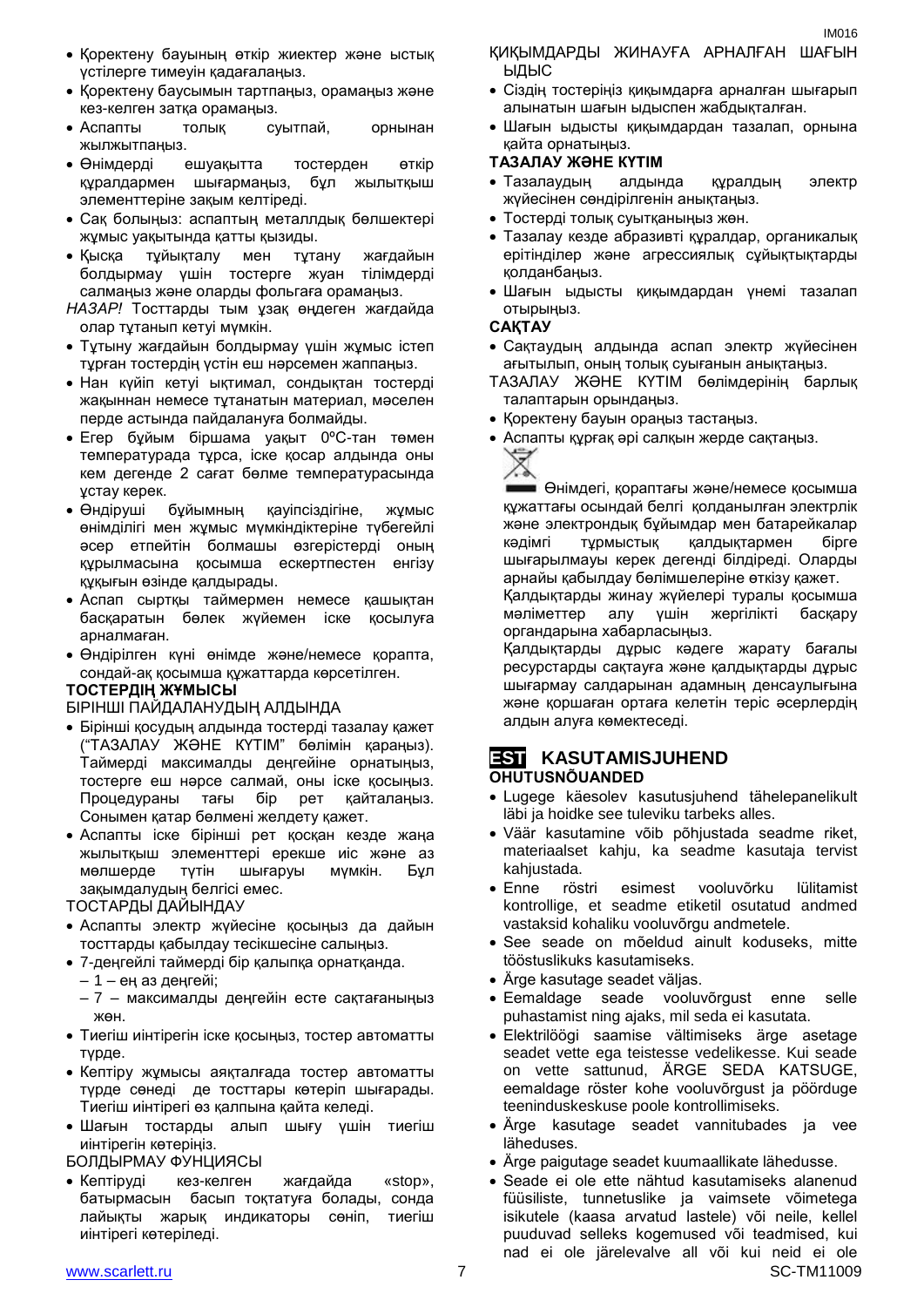instrueerinud seadme kasutamise suhtes nende ohutuse eest vastutav isik.

- Ärge laske lastel seadmega mängida.
- Ärge jätke töötavat seadet järelvalveta.
- Ärge kasutage tarvikuid, mis ei kuulu komplekti.
- Ärge kasutage vigastatud elektrijuhtmega seadet.
- Ärge püüdke seadet iseseisvalt remontida. Vea kõrvaldamiseks pöörduge lähima teeninduskeskuse poole.
- Jälgige seda, et juhe ei puutuks vastu teravaid servi ja kuumi pindu.
- Ärge tõmmake toitejuhtmest ärge keerake seda krussi ega ümber korpuse.
- Enne seadme teisaldamist, laske sellel täielikult maha jahtuda.
- Ärge vabastage röstrist toitu metallesemete abil, see võib vigastada kütteelementi.
- Olge ettevaatlik: kasutamise ajal seadme metallosad kuumenevad.
- Lühiühenduse ja süttimise vältimiseks ärge pange röstrisse liiga suuri toidutükke ja fooliumpakendeid.
- *TÄHELEPANU!* Liigse röstimise puhul võivad leivavõi saiaviilud põlema süttida.
- Süttimise vältimiseks ärge katke röstrit töösoleku ajal.
- Leib võib põleda, seepärast leivaröst ei tohi kasutada süttivate materjalide läheduses ega nende all, näiteks kardinate all.
- Kui toode on olnud mõnda aega õhutemperatuuril alla 0 ºC, tuleb hoida seda enne sisselülitamist vähemalt 2 tundi toatemperatuuril.
- Tootja jätab endale õiguse teha ilma täiendava teatamiseta toote konstruktsiooni ebaolulisi muudatusi, mis ei mõjuta selle ohutust, töövõimet ega funktsioneerimist.
- Seade pole mõeldud kasutamiseks välise taimeriga või eraldi kaugjuhtimissüsteemiga.
- Tootmiskuupäev on ära toodud tootel ja/või pakendil, aga ka saatedokumentatsioonis.

#### **RÖSTERI KASUTAMINE**

#### ENNE ESMAKASUTUST

- Enne röstri esmakordset kasutamist on soovitav see hoolikalt puhastada (vt. PUHASTUS JA HOOLDUS). Laske seadmel tühjalt paar korda maksimaalse röstimisaja juures töötada. Seejuures tuleb ruumi tuulutada.
- Esmakordsel kasutamisel võivad kütteelemendid levitada iseloomulikku lõhna ja suitsu. See ei tähenda röstri rikkisolekut.

RÖSTIMINE

- Ühendage seade vooluvõrku ja asetage röstitavad viilud röstimisavadesse.
- Keerake 7-positsiooniline taimer ühele asenditest. Pidage meeles, et:
	- 1 minimaalne tase;
	- 7 maksimaalne tase.
- Vajutage liugur hoovast alumisse asendisse.
- Röstimisaja lõppemisel lülitub röster automaatselt välja ja tõstab viilud üles. Liuguri hoob liigub lähteasendisse.
- Väikeste viilude eemaldamiseks tõstke liuguri hoob ettevaatlikult üles.

KATKESTAMISVÕIMALUS

 Röstimisprotsessi on võimalik igal ajal lõpetada katkestamisnuppu vajutades «stop». Seejuures vastav märgutuli kustub ja liuguri hoob liigub lähteasendisse.

#### PURUSAHTEL

- Röster on varustatud väljatõmmatava purusahtliga.
- Tõmmake sahtel välja, eemaldage puru ja asetage sahtel tagasi.

#### **PUHASTUS JA HOOLDUS**

- Enne puhastamist veenduge, et seade on eemaldatud vooluvõrgust.
- Laske röstril täielikult maha jahtuda.
- Ärge kasutage puhastamiseks abrasiivseid vahendeid ega orgaanilisi lahusteid.
- Puhastage purusahtel purukestest.

#### **HOIDMINE**

- Enne hoiule panekut veenduge, et seade on vooluvõrgust eemaldatud ja on täielikult maha jahtunud.
- Täitke nõudmised PUHASTUS JA HOOLDUS.
- Kerige toitejuhe kokku.
- Hoidke seade jahedas kuivas kohas.



Antud sümbol tootel, pakendil ja/või saatedokumentatsioonis tähendab, et kasutatud elektrilisi ja elektroonilisi tooteid ja patareisid ei tohi ära visata koos tavaliste olmejäätmetega. Need tuleb anda ära spetsialiseeritud vastuvõtupunktidesse.

Täiendava informatsiooni saamiseks olemasolevatest jäätmete kogumise süsteemidest pöörduge kohalike võimuorganite poole.

Õige utiliseerimine aitab hoida kokku hinnalisi ressursse ning ennetada võimalikku negatiivset mõju inimeste tervisele ja ümbritseva keskkonna olukorrale, mis võib tekkida jäätmete ebaõige käitlemise tulemusel.

#### **LV LIETOŠANAS INSTRUKCIJA DROŠĪBAS NOTEIKUMI**

- Uzmanīgi izlasiet ekspluatācijas instrukciju un saglabājiet to kā izziņas materiālu.
- Nepareiza ierīces lietošana var novest pie tās bojājumiem vai nodarīt kaitējumu lietotāja veselībai.
- Pirms pirmreizējās ieslēgšanas pārbaudiet, vai ierīces tehniskie raksturojumi, kas norādīti uz uzlīmes, atbilst elektrotīkla parametriem.
- Izmantot tikai sadzīves vajadzībām, atbilstoši Lietošanas instrukcijai. Ierīce nav paredzēta rūpnieciskai izmantošanai.
- Neizmantot ārpus telpām.
- Vienmēr atvienojiet ierīci no elektrotīkla pirms tās tīrīšanas, vai arī tad, ja Jūs to neizmantojat.
- Lai izvairītos no elektrostrāvas trieciena un aizdegšanās, neievietojiet ierīci ūdenī vai kādā citā šķidrumā. Ja tas ir noticis NEAIZTIECIET ierīci, nekavējoties atslēdziet to no elektrotīkla un dodieties uz tuvākajo Servisa centru ierīces pārbaudei.
- Neizmantojiet ierīci vannas istabā un ūdens tuvumā.
- Nenovietojiet ierīci blakus siltuma avotiem.
- Ierīce nav paredzēta izmantošanai personām (ieskaitot bērnus) ar pazeminātām fiziskām, emocionālām vai intelektuālām spējām vai personām bez dzīves pieredzes vai zināšanām, ja viņas nekontrolē vai neinstruē ierīces lietošanā persona, kas atbild par viņu drošību.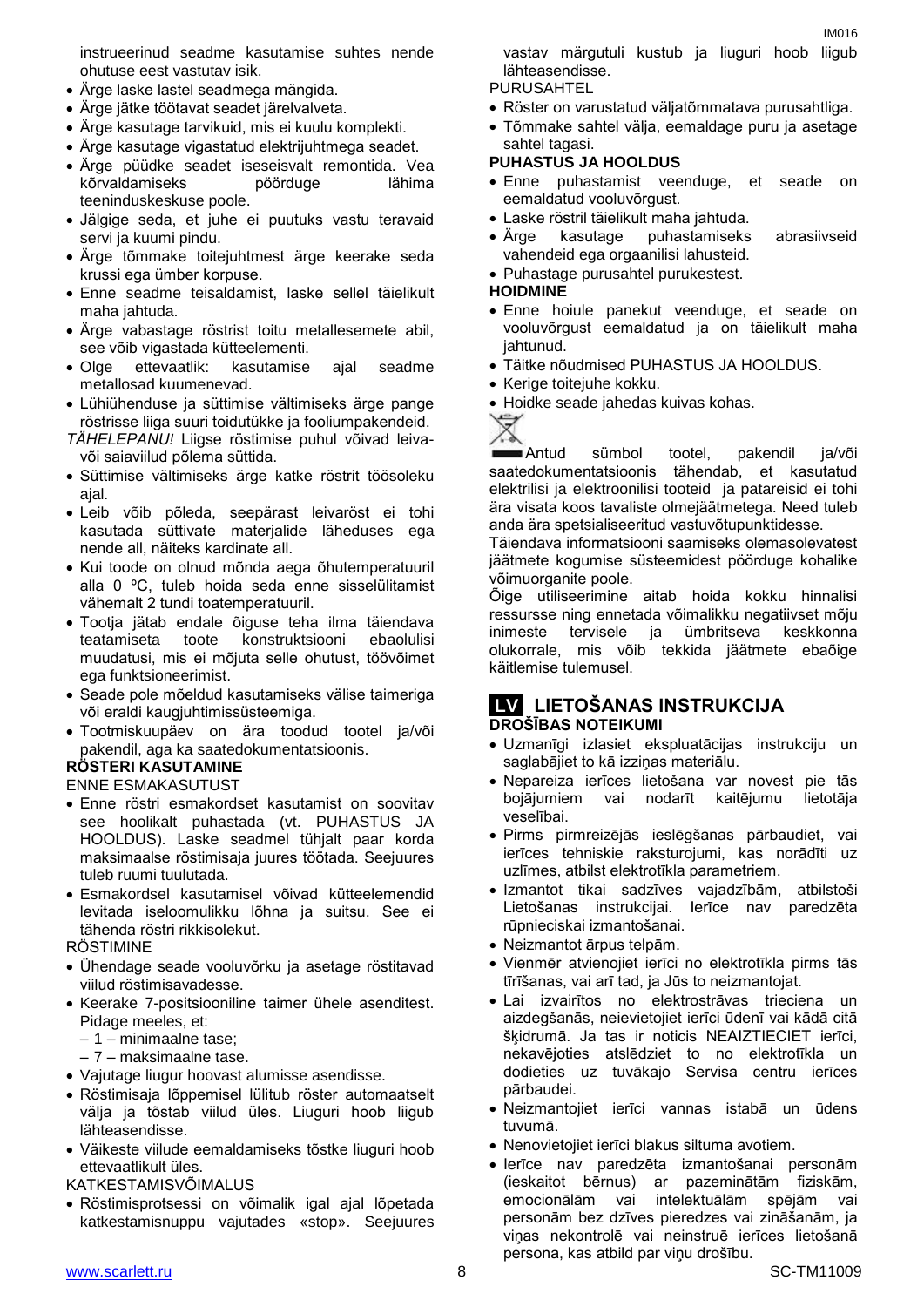- Neļaujiet bērniem spēlēties ar ierīci.
- Neatstājiet ieslēgtu ierīci bez uzraudzības.
- Neizmantojiet piederumus, kas neietilpst ierīces komplektā.
- Neizmantojiet ierīci, ja tai ir bojāts elektrovads.
- Necentieties patstāvīgi labot ierīci. Bojājumu rašanās gadījumā dodieties uz tuvāko Servisa centru.
- Sekojiet līdzi, lai elektrovads nepieskartos klāt asām malām un karstām virsmām.
- Nevelciet, negrieziet un neuztiniet elektrovadu uz ierīces korpusa.
- Nepārvietojiet ierīci, kamēr tā nav pilnībā atdzisusi.
- Nekad neizņemiet produktus no tostera ar asiem priekšmetiem, tas var sabojāt uzsildīšanas elementu.
- Esiet uzmanīgi: darbības laikā metāliskās daļas stipri uzkarst.
- Lai izvairītos no īssavienojuma un aizdegšanās neievietojiet tosterī pārāk biezas šķēles un neietiniet tās folijā.
- *UZMANĪBU!* Ļoti ilgas darbības rezultātā tostermaizītes var aizdegties.
- Lai izvairītos no aizdegšanās, nekādā gadījumā neapsedziet tosteri tā darbības laikā.
- Maize var aizdegties, tāpēc tosteri nedrīkst lietot degošu materiālu, piemēram, aizkaru, tuvumā.
- Ja izstrādājums kādu laiku ir atradies temperatūrā zem 0ºC, pirms ieslēgšanas tas ir jāpatur istabas apstākļos ne mazāk kā 2 stundas.
- Ražotājs patur sev tiesības bez papildu brīdinājuma ieviest izstrādājuma konstrukcijā nelielas izmaiņas, kas būtiski neietekmē tā drošību, darbspēju un funkcionalitāti.
- Ierīce nav paredzēta iedarbināšanai ar ārējo taimeri vai atsevišķu distances vadības sistēmu.
- Ražošanas datums ir norādīts uz izstrādājuma un/vai iepakojuma, kā arī pavaddokumentos.

#### **TOSTERA DARBĪBA**

PIRMS PIRMĀS IZMANTOŠANAS

- Kārtīgi notīriet tosteri pirms pirmreizējās ieslēgšanas. (skat. nodaļu "**TĪRĪŠANA UN KOPŠANA**"). Neko neievietojot tosterī, ieslēdziet to, uzstādot taimeri maksimālajā stāvoklī. Atkārtojiet procedūru vēl vienu reizi. Pēc tam vēlams izvēdināt telpas.
- Pirms pirmreizējās ieslēgšanas jaunie uzsildīšanas elementi var radīt specifisku smaku un nelielu daudzumu dūmu. Tās nav bojājuma pazīmes.

TOSTERMAIZĪŠU PAGATAVOŠANA

- Pievienojiet ierīci pie elektrotīkla un ievietojiet sagatavotas tostermaizītes uzpildāmajā atvērumā.
- Uzstādiet 7-pozīciju taimeri vienā no pozīcijām, ņemot vērā, ka:
	- 1 minimālais līmenis;
	- 7 maksimālais līmenis.
- Nolaidiet ievietošanas rokturi, tosteris automātiski ieslēgsies.
- Apcepšanas beigās tosteris automātiski atslēgsies un pacels tostermaizītes. Ievietošanas rokturis ieņems sākotnējo stāvokli.
- Lai izņemtu neliela izmēra tostermaizītes uzmanīgi paceliet ievietošanas rokturi.

ATCELŠANAS FUNKCIJA

- Apcepšanu var pārtraukt jebkurā brīdī, nospiežot «stop», pogu; atbilstošais gaismas indikators nodzisīs, ievietošanas rokturis pacelsies.
- PAPLĀTE DRUPAČU SAVĀKŠANAI
- Jūsu tosteris ir aprīkots ar izņemamu paplāti drupatu savākšanai.
- Izņemiet paplāti, notīriet drupačas, uzstādiet to atpakaļ.

#### **TĪRĪŠANA UN KOPŠANA**

- Pirms tīrīšanas pārliecināties, ka ierīce ir atvienota no elektrotīkla.
- Ļaujiet tosterim pilnībā atdzist.
- Tīrīšanai neizmantojiet abrazīvus līdzekļus, organiskus šķīdinātājus un agresīvus šķīdumus.
- Notīriet paplāti no drupatām.

#### **GLABĀŠANA**

- Pirms glabāšanas pārliecināties, ka ierīce ir atvienota no elektrotīkla un pilnībā atdzisusi.
- Izpildiet visus TĪRĪŠANA UN KOPŠANA sadaļas nosacījumus.
- Satiniet barošanas vadu.
- Ierīci glabājiet sausā, vēsā vietā.



Šis simbols uz izstrādājuma, iepakojuma un/vai pavaddokumentiem nozīmē, ka nolietotus elektro- vai elektroniskos izstrādājumus un baterijas nedrīkst izmest kopā ar parastajiem sadzīves atkritumiem. Tie ir jānodod specializētajos pieņemšanas punktos.

Lai iegūtu papildu informāciju par esošajām atkritumu savākšanas sistēmām, vērsieties vietējā pašvaldībā.

Pareiza utilizācija palīdzēs saglabāt vērtīgus resursus un novērst iespējamo negatīvo ietekmi uz cilvēku veselību un apkārtējās vides stāvokli, kas var rasties nepareizas rīkošanās ar atkritumiem rezultātā.

#### **LT VARTOTOJO INSTRUKCIJA SAUGUMO PRIEMONĖS**

- Atidžiai perskaitykite Vartotojo instrukciją ir išsaugokite ją tolimesniam naudojimui.
- Neteisingai naudodamiesi gaminiu, Jūs galite jį sugadinti arba pakenkti savo sveikatai.
- Prieš pirmąjį naudojimą patikrinkite, ar ant lipduko nurodytos techninės gaminio charakteristikos atitinka elektros tinklo parametrus.
- Naudoti tik buitiniams tikslams pagal šią Vartojimo instrukciją. Prietaisas nėra skirtas pramoniniam naudojimui.
- Naudoti tik patalpose.
- Prieš valydami prietaisą bei jo nesinaudodami, visada išjunkite jį iš elektros tinklo.
- Nenardinkite prietaiso ir maitinimo laido į vandenį bei kitus skysčius. Įvykus tokiai situacijai, NELIESDAMI prietaiso nedelsdami išjunkite jį iš elektros tinklo ir kreipkitės į Serviso centrą.
- Nesinaudokite prietaisu vonios kambaryje arba šalia vandens šaltinių.
- Nestatykite prietaiso šalia šilumos šaltinių.
- Prietaisas nėra skirtas naudotis žmonėms (įskaitant vaikus), turintiems sumažėjusias fizines, jausmines ar protines galias; arba jie neturi patirties ar žinių, kai asmuo, atsakingas už tokių žmonių saugumą,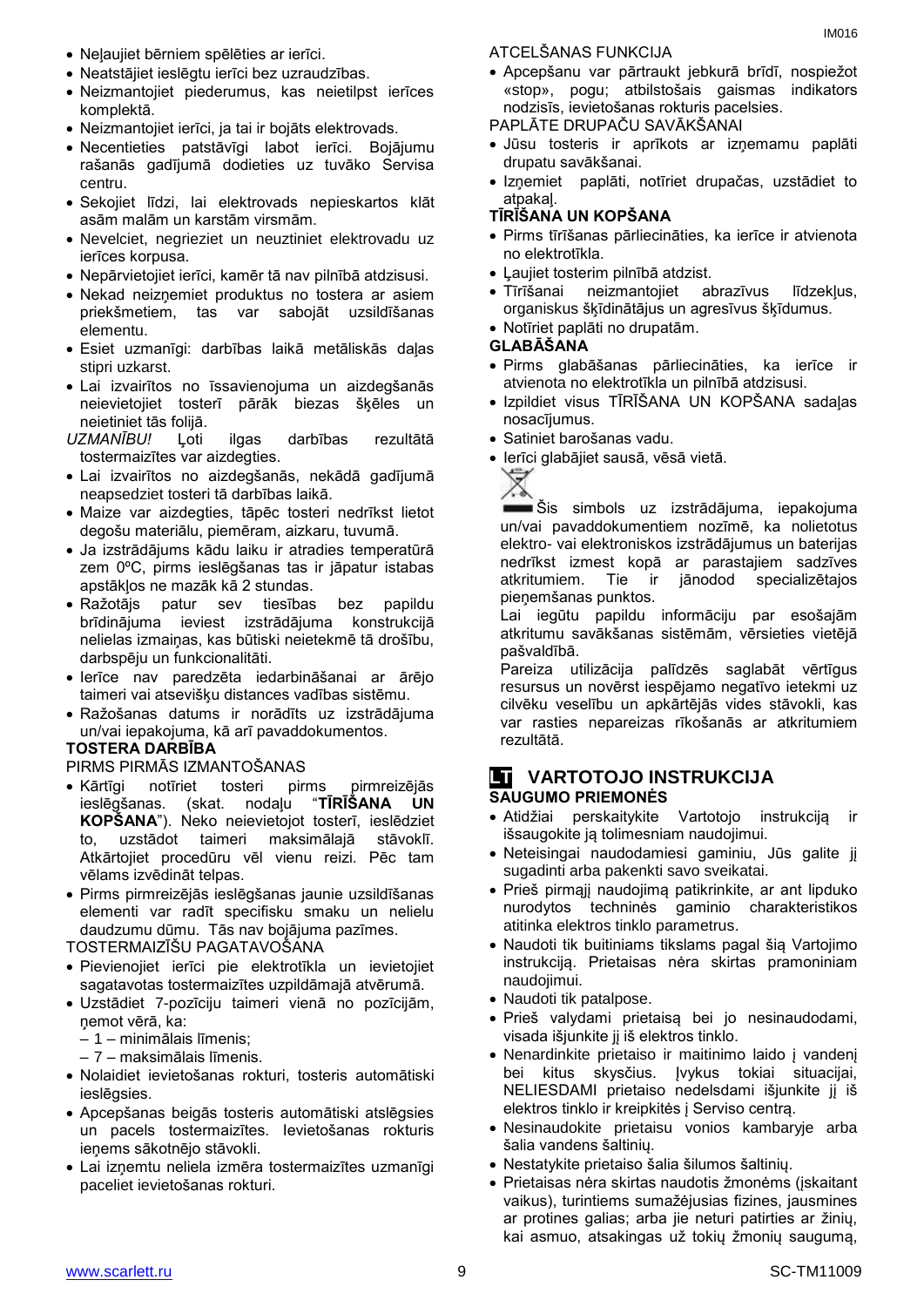nekontroliuoja ar neinstruktuoja jų, kaip naudotis šiuo prietaisu.

- Neleiskite vaikams žaisti su prietaisu.
- Nepalikite įjungto prietaiso be priežiūros.
- Nenaudokite į prietaiso komplektą neįeinančių reikmenų.
- Nesinaudokite prietaisu, jei jo elektros laidas ar/ir šakutė buvo pažeisti. Atlikti prietaiso remontą galima tik autorizuotame Serviso centre.
- Nebandykite savarankiškai taisyti prietaiso. Atsiradus nesklandumams kreipkitės į artimiausią Serviso centrą.
- Pasirūpinkite, kad elektros laidas neliestų aštrių kampų ir karštų paviršių.
- Netempkite, nepersukite ir nevyniokite elektros laido.
- Nelieskite prietaiso, kol jis visiškai neatvėso.
- Niekada neišimkite produktų iš skrudintuvo aštriais daiktais, nes tai gali pakenkti šildymo elementui.
- Būkite atsargūs: veikimo metu metalinės prietaiso dalys labai įkaista.
- Norėdami išvengti trumpojo sujungimo bei gaisro pavojaus, nedėkite į skrudintuvą per storų duonos riekelių ir nevyniokite jų į foliją. *DĖMESIO!* Per ilgai skrudinami skrebučiai gali

užsidegti.

- Norėdami išvengti gaisro pavojaus, niekuo neuždenkite skrudintuvą jam veikiant.
- Duona gali užsiliepsnoti, todėl nenaudokite prietaiso šalia degių medžiagų, pavyzdžiui, po užuolaidomis.
- Jeigu gaminys kai kurį laiką buvo laikomas žemesnėje nei 0 ºC temperatūroje, prieš įjungdami prietaisą palaikykite jį kambario temperatūroje ne mažiau kaip 2 valandas.
- Gamintojas pasilieka teisę be atskiro perspėjimo nežymiai keisti įrenginio konstrukciją išsaugant jo saugumą, funkcionalumą bei esmines savybes.
- Prietaisas nėra skirtas naudotis su išoriniu laikmačiu arba atskira nuotolinio valdymo sistema.
- Gamybos data nurodyta ant gaminio ir (arba) pakuotėje, taip pat lydinčioje dokumentacijoje.

#### **SKRUDINTUVO VEIKIMAS** PASIRUOŠIMAS DARBUI

- Prieš pirmąjį naudojimą nuvalykite prietaisą (žiūrėkite "VALYMAS IR PRIEŽIŪRA" skyriaus rekomendacijas). Nedėdami duonos į skrebučių angas, įjunkite prietaisą ir nustatykite laikmatį į maksimalią padėtį. Pakartokite procedūrą dar kartą, nepamiršdami vėdinti kambarį.
- Per pirmąjį įjungimą nauji šildymo elementai gali skleisti specifinį kvapą ir nedidelį dūmų kiekį. Tai nėra gedimo požymiai.

#### SKREBUČIŲ PARUOŠIMAS

- Įjunkite prietaisą į elektros tinklą ir įdėkite paruoštas duonos riekeles į skrudintuvą.
- Nustatykite 7-nių pozicijų laikmatį į vieną iš padėčių, atsižvelgdami į šias reikšmes:
	- 1 minimalus lygis;
	- 7 maksimalus lygis.
- Nuleiskite svirtį, skrudintuvas automatiškai įsijungs.
- Skrudinimui pasibaigus skrudintuvas automatiškai išsijungs ir pakels skrebučius. Skrebučių įkrovimo svirtis užims pradinę padėtį.
- Norėdami ištraukti nedidelius skrebučius, atsargiai pakelkite įkrovimo svirtį.
- $\bullet$ ATŠAUKIMO FUNKCIJA
- Skrudinimą galima nutraukti bet kurio metu, paspaudus «stop», mygtuką, šiuo metu atitinkamas šviesos indikatorius užges, o įkrovimo svirtis pakils. PADĖKLAS TRUPINIAMS
- Jūsų skrudintuve yra įrengtas padėklas trupiniams.
- Ištraukite padėklą, išvalykite trupinėlius, ir įdėkite jį į vietą.

#### **VALYMAS IR PRIEŽIŪRA**

- Prieš valydami prietaisą įsitikinkite, kad jis yra išjungtas iš elektros tinklo.
- Leiskite skrudintuvui visiškai atvėsti.
- Skrudintuvo valymui nenaudokite šveitimo priemonių, organinių tirpiklių ir agresyvių skysčių.
- Nuvalykite padėklą nuo trupinių.

#### **SAUGOJIMAS**

- Prieš padėdami prietaisą į laikymo vietą įsitikinkite, kad jis yra išjungtas iš elektros tinklo ir visiškai atvėso.
- Atlikite visus "VALYMAS IR PRIEŽIŪRA" skyriaus reikalavimus.
- Suvyniokite maitinimo laidą.
- Laikykite prietaisą sausoje vėsioje vietoje.



Šis simbolis ant gaminio, pakuotėje ir (arba) lydinčioje dokumentacijoje reiškia, kad naudojami elektriniai ir elektroniniai gaminiai bei baterijos neturėtų būti išmetami (išmestos) kartu su įprastinėmis buitinėmis atliekomis. Juos (jas) reikėtų atiduoti specializuotiems priėmimo punktams.

Norint gauti papildomos informacijos apie galiojančias atliekų surinkimo sistemas, kreipkitės į vietines valdžios institucijas.

Teisingai utilizuojant atliekas, sutaupysite vertingų išteklių ir apsaugosite žmonių sveikatą ir aplinką nuo neigiamo poveikio, galinčio kilti netinkamai apdorojant atliekas.

## **H HASZNALATI UTASÍTÁS**

#### **FONTOS BIZTONSÁGI INTÉZKEDÉSEK**

- Figyelmesen olvassa el a Kezelési útmutatót és tartsa meg azt, mint tájékoztató anyagot.
- A helytelen kezelés a készülék károsodásához, vagy a használó sérüléséhez vezethet.
- A készülék első használata előtt, ellenőrizze egyeznek-e a címkén megjelölt műszaki adatok az elektromos hálózat adataival.
- Csak otthoni használatra, ne használja nagyüzemi célra.
- Szabadban használni tilos!
- Tisztítás előtt és használaton kívül mindig áramtalanítsa a készüléket.
- Áramütés, ill. elektromos tüzek elkerülése érdekében ne merítse a készüléket vízbe, vagy egyéb folyadékba. Ha ez megtörtént, NE FOGJA meg a készüléket, nyomban áramtalanítsa azt és vigye el a szervizbe.
- Ne használja a készüléket fürdőszobában, vízforrás közelében.
- Ne tartsa a készüléket hőforrás közelében.
- Ne használják a készüléket fizikai-, érzelmi-, illetve szellemi fogyatékos személyek, vagy tapasztalattal, elegendő tudással nem rendelkező személyek (beleértve a gyerekeket) felügyelet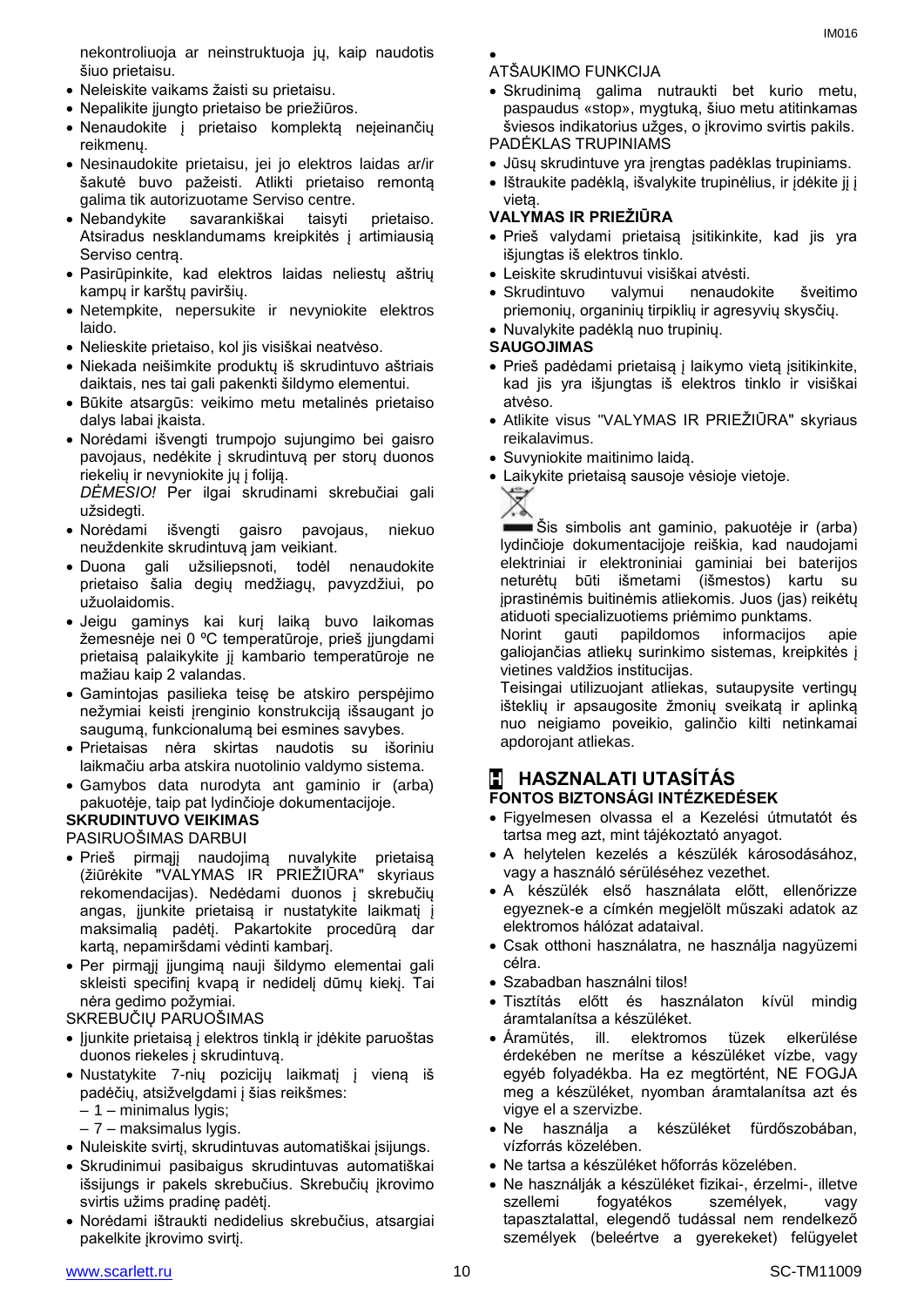nélkül, vagy ha nem kaptak a készülék használatával kapcsolatos instrukciót a biztonságukért felelős személytől.

- Gyermekek ne játszanak a készülékkel!
- A bekapcsolt készüléket ne hagyja felügyelet nélkül.
- Ne használjon készlethez nem tartozó alkatrészt.
- Ne használja a készüléket sérült csatlakozóval.
- Ne próbálja egyedül megjavítani a készüléket, forduljon a közeli szervizbe.
- Figyeljen, hogy a csatlakozó ne érjen éles, forró felülethez.
- Ne húzza, ne csavarja a csatlakozót a készülékház köré.
- Ne helyezze át a készüléket, amíg teljesen le nem hűl.
- Soha ne szedje ki a kenyérpirítóból az élelmiszert éles tárgyal, ez károsíthatja a melegítő elemet.
- Legyen óvatos: működése közben a készülék fém részei erősen melegednek.
- A gyártónak jogában áll értesítés nélkül másodrendű módosításokat végezni a készülék szerkezetében, melyek alapvetően nem befolyásolják a készülék biztonságát, működőképességét, funkcionalitását.
- *FIGYELEM!* Túl hosszú ideig történő pirítás esetén a tósztok felgyúlhatnak.
- Elektromos tűz elkerülése érdekében működés közben soha ne takarja le a kenyérpirítót.
- A kenyér éghet, ezért ne használja a kenyérpirítót lobbanékony anyag (pld. függöny) alatt vagy közelében.
- Zárlat, illetve elektromos tüzek elkerülése érdekében ne rakjon a kenyérpirítóba túl vastag szeletet, és ne csomagolja azokat fóliába.
- Amennyiben a készüléket valamennyi ideig 0 ºC– nál tárolták, bekapcsolása előtt legalább 2 órán belül tartsa szobahőmérsékleten.
- A készülék nem kapcsolható külső időmérő, vagy önálló távvezérlő rendszer segítségével.
- A gyártási idő a terméken és/vagy a csomagoláson, illetve a kísérő dokumentumokban található.

#### **JAVASLATOK A KEZELÉSHEZ**

ELSŐ HASZNÁLAT ELŐTT

- Első használat előtt a kenyérpirítót alaposan meg kell tisztítani (lásd a "**TISZTITÁS ÉS KARBANTARTÁS**" részt). Maximális helyzetbe állítva az időmérőt, kapcsolja be a készüléket üres állapotban. Ismételje meg a műveletet. Közben szellőztesse ki a helyiséget.
- Első bekapcsolás esetén a melegítő elemeknek megengedett különös szagot, és kevés füstöt kibocsátani. Ez nem jelenti azt, hogy a készülék javításra szorul.

A TÓSZTOK ELKÉSZITÉSE

- Csatlakoztassa a készüléket az elektromos hálózathoz és helyezze a szeletbefogadó résekbe a szeleteket.
- Állítsa a 7-helyzetes időmérőt valamelyik állásba, figyelembe véve a következőket:
	- 1 minimális fok;
	- 7 maximális fok.
- Nyomja le a szeletbefogadó kart, a kenyérpirító automatikusan bekapcsol.
- A pirítás végeztével a készülék automatikusan kikapcsol, és kidobja a tósztokat. A kar elfoglalja elsődleges helyzetét.
- A kisméretű tósztok kiszedése érdekében óvatosan emelje fel a szeletbefogadó kart.

MEGSZÜNTETÉS FUNKCIÓ

 A pirítást bármely pillanatban le lehet állítani, megnyomva a «stop», gombot, mialatt elalszik a megfelelő jelzőlámpa, a szeletbefogadó kar pedig felemelkedik.

KENYÉRMORZSÁNAK TERVEZETT ALÁTÉT

- Az Ön kenyérpirítója kihúzhatós kenyérmorzsa alátéttel van felszerelve.
- Húzza ki az alátétet, tisztítsa meg a morzsától, és helyezze vissza a helyére.

#### **TISZTÍTÁS ÉS KARBANTARTÁS**

- Tisztítás előtt bizonyosodjon meg arról, hogy a készülék áramtalanítva van.
- Hagyja teljesen kihűlni a kenyérpirítót.
- Ne használjon súrolószert, szerves oldószert, és agresszív folyadékot.
- Tisztítsa meg a morzsától az alátétet.
- **TÁROLÁS**
- Tárolás előtt bizonyosodjon meg arról, hogy a készülék teljesen kihűlt, és áramtalanítva van.
- Végezze el a TISZTITÁS ÉS KARBANTARTÁS részben leírt utasításokat.
- Tekerje fel a csatlakozót.
- A készüléket száraz hűvös helyen tárolja.



**Ez a jel a terméken, csomagoláson és/vagy** kísérő dokumentumokon azt jelenti, hogy ezeket a használt villamos és elektronikus termékeket és elemeket tilos az általános háztartási hulladékkal kidobni. E tárgyakat speciális befogadó pontokban kell leadni.

A hulladékbefogadó rendszerrel kapcsolatos kiegészítő információért forduljon a helyi illetékes hatósághoz.

A megfelelő hulladékkezelés segít megőrizni az értékes erőforrásokat és megelőzheti az olyan esetleges negatív hatásokat az emberi egészségre és a környezetre, amelyek a nem megfelelő hulladékkezelés következtében felmerülhetnek fel.

#### **RO INSTRUCȚIUNI DE UTILIZARE MĂSURILE DE SIGURANȚĂ**

- Citiți cu atenție aceste instrucțiuni înainte de a utiliza aparatul pentru a evita defecțiunile în timpul utilizării.
- Manipularea necorespunzătoare poate duce la deteriorarea produsului, pagube materiale și poate cauza daune sănătății utilizatorului.
- Inainte de prima conectare, verificați dacă caracteristicile tehnice indicate pe produs corespund parametrilor rețelei electrice.
- A se utiliza doar în scopuri de utilizare casnică. Aparatul nu este destinat pentru uz comercial.
- Nu folosiți în aer liber.
- Dacă aparatul nu se utilizează, deconectați-l de fiecare dată de la rețeaua electrică.
- Nu introduceți aparatul și cablul de alimentare în apă sau alte lichide. Însă dacă acest lucru s-a întâmplat, deconectați imediat aparatul de la sursa de alimentare și înainte de a-l utiliza în continuare,